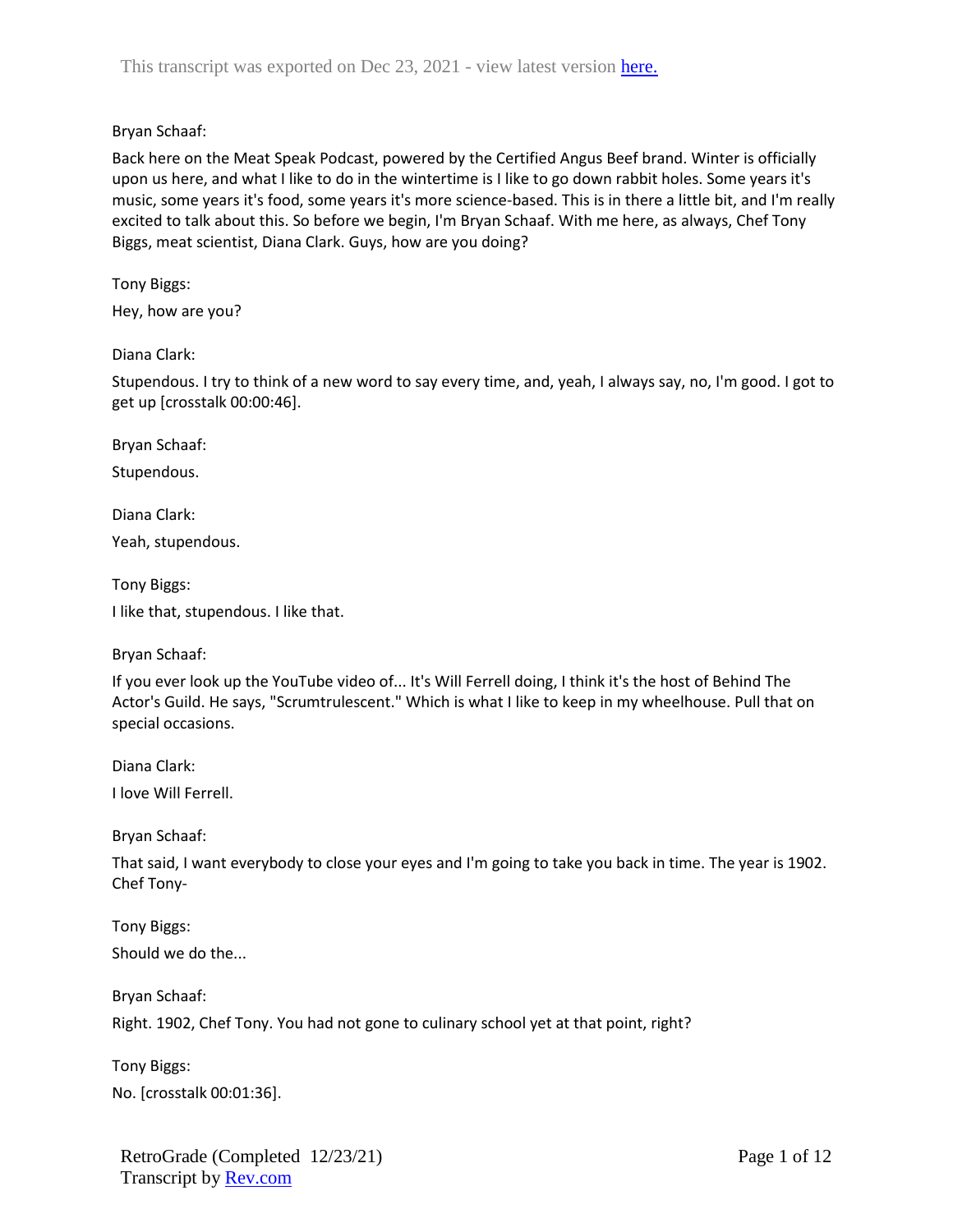1902. And I know this rings so near and dear to Diana Clark's heart. There was a gentleman named Herbert Mumford from the university of Illinois. What is it? [crosstalk 00:01:48]. INI, there you go.

Diana Clark:

Yes.

# Bryan Schaaf:

So Herbert Mumford, who was not related to the guy who had Mumford & Sons, we'll just go ahead and put that out there. He wrote a paper that was called Market Classes and Grades of Cattle With Suggestions for Interpreting Market Quotations. Maybe we need to work on the title a little bit, but from that paper was the birth of the thought of grading meat. That all meat from all animals is not necessarily scientifically the same.

### Bryan Schaaf:

Years and years later, we are where we are today, where I think there's a general understanding of meat grading. But we're going to go ahead, I'm just going to give you a rough history of meat grading, because Tony has culinary prowess, Diana is very, very, very, smart, and I have the ability to read things on the internet.

### Bryan Schaaf:

I'll go and give some dates real quick. But 1902, this paper was produced. It got the wheel spinning in terms of, maybe this is a thing. In 1916, the government got involved and had the first written standards for what this grading needs to look like. In 1925, the government went all over the country, they had a series of public hearings to get feedback from consumers, from packers, from farmers, on what did we think about this? And then from 1926 to 1927, they implemented a trial period of beef grading at packing plants that was free. I say, free. Paid for with tax dollars. It was voluntary, but nobody had to pay for it, of course. And then after that, anybody can still be graded, but now that cost is incurred by the packers.

### Bryan Schaaf:

And that leads us to where we are today, where we have a whole slew of different grades of beef. Obviously we're biased to Certified Angus Beef, which is at the very top of that grading scale. But that said, taking a step back and understanding the whole process is quite the rabbit hole to fall down.

### Bryan Schaaf:

Diana, let's first talk about beef grading versus inspection. There's obviously a huge difference here.

### Diana Clark:

Oh yeah. So inspection, like Bryan had alluded to at the beginning just with grading, how grading originally was "free" for that one trial period, that's what inspection is technically free, We pay for as taxpayers, to make sure that our meat is safe. All meat is USDA inspected. Whether it's sold instate or out of state or anything like that, it has to be inspected in order to be sold. That's the only time when it's not inspected is if you bring, let's say you were hunting, you happen to get a deer, you're bringing it to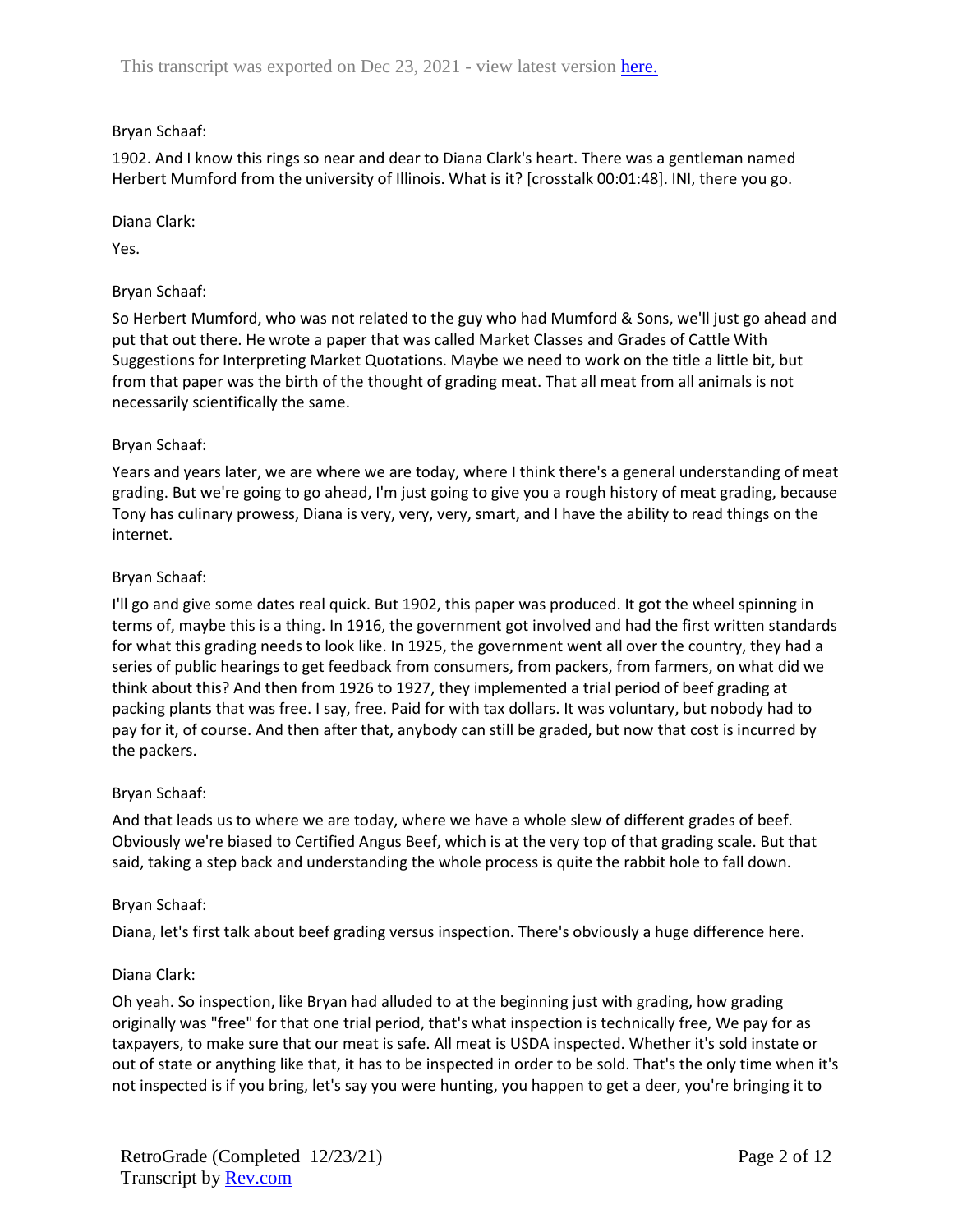be processed, and you're taking that back home. That's that custom process. It doesn't technically need to be inspected there, but every other time it is.

### Diana Clark:

Grading, on the other hand, grading is looking at the quality and the value of the meat itself. So that is paid for by the packer itself to make sure... If he's going to make a little bit more money on it by offering USDA prime choice, select, what have you, then he has to pay for a USDA grader to come in and officially look at his meat and tell you what quality level it is.

#### Diana Clark:

Two completely separate entities. They do not function together at all. But they often get confused, grading versus inspection. Inspection, safe, wholesale meat. Grading, tasty, delicious meat.

#### Bryan Schaaf:

Excellent. So grading, it's done by, and this is a rare time when I'll say good things about government, to this day, grading is still done by USDA, who are unbiased third parties. They dictate what goes into prime, choice, select you name it boxes, even Certified Angus Beef. So we don't have the power to be like, "Hey, let's let a few more tenderloins in this week because supply is down." Well, no, it doesn't work that way.

#### Bryan Schaaf:

The government, it doesn't matter to them. It is what it is, they're going to stamp it as such, and move on from there. But when we talk about grading, we talk about, I guess, in vague terms, these standards. What does this look like? But what does this look like? At the end of the day, marbling score is a huge factor in grading, but it's not the only thing, right?

### Diana Clark:

In all technicality, when you look at USDA grading alone, so you get this overall quality grade, which is USDA prime, USDA choice, USDA select. There's actually more quality grades that fall below there. However, they look at two things, they'll look at the amount of marbling that that animal has and the overall age or maturity of the animal.

#### Diana Clark:

Now, it wasn't until November, 2017, that they switched to looking actually at the animal's teeth to determine the maturity, and they actually only do that for animals 30 months of age or less to look at their dentition. If they're over 30 months of age, then they look at their physiological maturity, which is actually looking at their vertebrae, and you see these white cartilaginous buttons on there. So the more bright white these buttons are, the younger the animal is, and you can fall into younger maturity grades.

#### Diana Clark:

Essentially those are the two categories that they'll look at four USDA grading. So marbling and maturity, and that is it.

### Bryan Schaaf: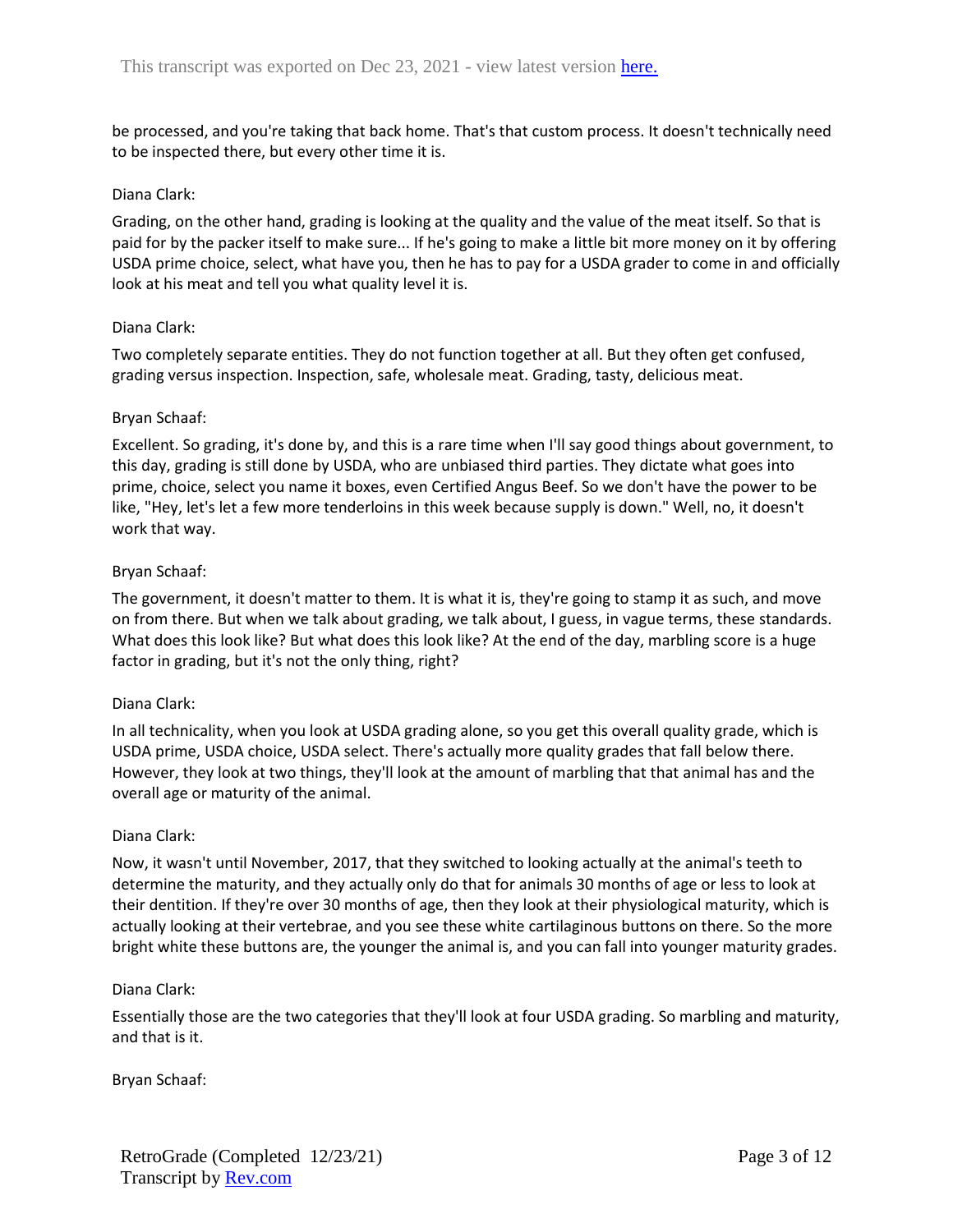Interesting. So over the years, this process, I mean, obviously they've changed things a little bit in terms of, I guess, in terms of obviously devices they use, they use a lot of camera grading now, but let's talk about that. What specifically are they grading? You already touched on it a little bit. Of course, mainstream, most everybody you know, especially in the food industry, knows prime, choice, and select. But there are five more actual grades of meat.

### Bryan Schaaf:

Should we do this quiz style? Tony Biggs, you feeling this? You think you can name the other five grades?

Tony Biggs: Okay. Bryan Schaaf: All right, let's go. There's five more. Tony Biggs: There's standard. Bryan Schaaf: Standard. Tony Biggs: There's utility. Bryan Schaaf: Utility. Tony Biggs: There's cutter. Bryan Schaaf: Cutter. Tony Biggs: Canner. Bryan Schaaf: Canner. Tony Biggs: Commercial. Bryan Schaaf: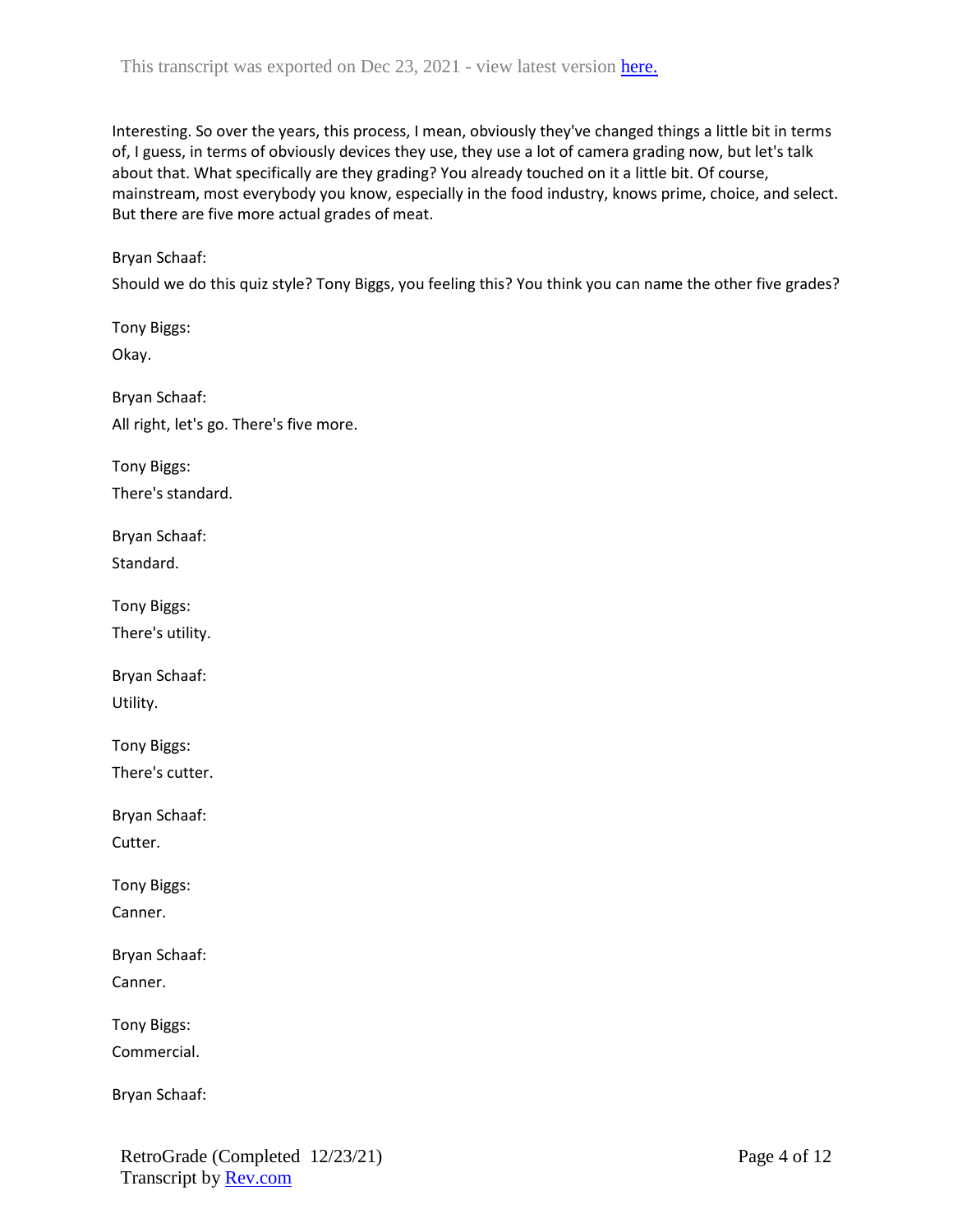This transcript was exported on Dec 23, 2021 - view latest version [here.](https://www.rev.com/transcript-editor/Edit?token=ItmpKE0UK0ULhOYjLPJOCp66sjJ7cGqkqM-E93vhdxsujlgYupTbAEhQFGaoi_3qAHOoFCWsRCAy0sCG6BEptlzv-UA&loadFrom=DocumentHeaderDeepLink)

# Commercial.

Diana Clark:

Yes.

# Bryan Schaaf:

You know what you win for that, Tony? You win a cutter strip line.

# Tony Biggs:

Oh my gosh, thank you. Oh my God. I think I'm going to braise it tonight.

# Bryan Schaaf:

You know what, I'm fascinated by these five tiers, because I feel like you could be in this industry for a while and not realize there's anything below select. Diana, talk. What is this? It feels like mythical meat, because you never go into a restaurant and be like, "We offer USDA utility ribeyes."

### Diana Clark:

No. This is the cool part. So there's this whole grid that they have set up, so on one side you have the marbling score, which goes from, let's see if I can do this correctly, abundant, moderately abundant, slightly abundant, that falls into prime, then you go to moderate, modest, small that falls into choice, and then after that you'll go into slight, which is you have high and low slight, which would be your high and low select, and then you go to traces and practically devoid. That is probably my favorite name for marbling, is practically devoid.

### Diana Clark:

But so you have those on the marbling score. Then on the top half, you have your maturity. So the age of the animal, A, B, C, D, and E. So your A and B, that's encompassing all of your cattle that more fall into, can fall into, USDA prime, USDA choice, and USDA select. So those are cattle under 42 months of age.

### Diana Clark:

Once you get over 42 months of age, you fall into those older categories, your C, D, and E, and essentially that meat is so... It can have a lot of marbling, however, it's so old, physiologically old, that the older that animal gets, the tougher those pieces of meat are going to be, so the lower the quality the meat will be.

### Diana Clark:

So what are some options to do with those cuts of meat that have really a lot of connective tissue collagen built up? Well, there's a couple things. One, you can braise such cuts, so those are going to fall into different categories like you think of Campbell's soup, how they have little chunks of beef in there. Probably going to find some really old cows in that mixture. Another one, dog food. Dogs can chew pretty much anything. Look at my dog. She's chewed a leather couch. She's chewed stairs before. They literally can eat things, whatever it is. So that can fall into another category.

### Diana Clark:

RetroGrade (Completed 12/23/21) Transcript by **Rev.com**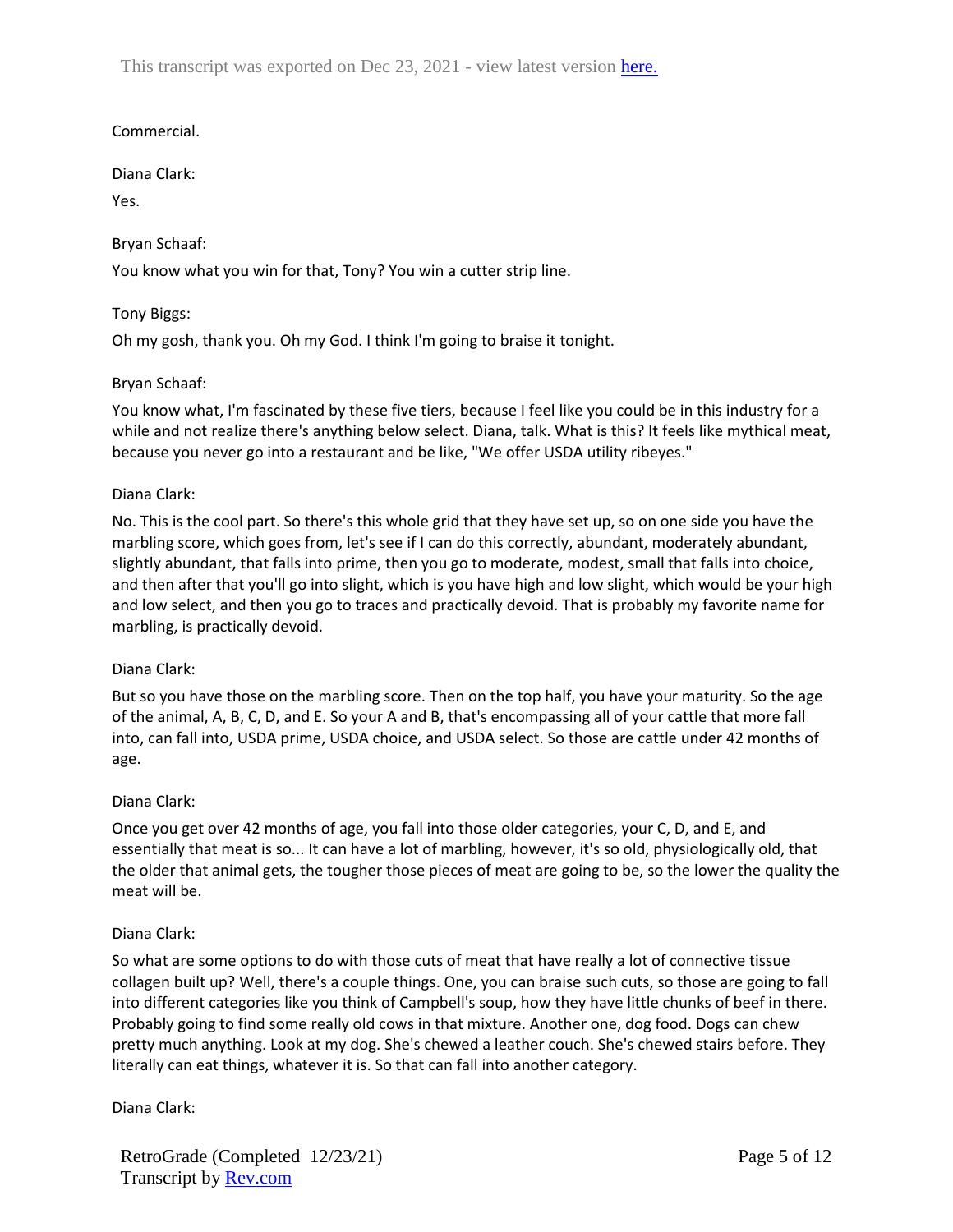Then we also have this huge, ginormous category of ground beef. What's the best way to break down meat and make it more tender? Throw it through a grinder. So you have all of those older cattle are going to fall into that category. A lot of it's going to go into grinds, and I will have to say, this is a huge flagship for Certified Angus Beef of what makes it so different, because Certified Angus Beef does not allow any of those cattle to come into our program. There is no USDA choice ground beef. There is no USDA prime ground beef. We have Certified Angus Beef prime. We have Certified Angus Beef ground beef, which has just those younger, maturity cattle in our program. All the other ground beef is primarily going to be supplied by those older cows, because we got to do something with it to make it tender. The grinder is the best option for that.

# Diana Clark:

So that's something to always really think about in the whole meat category. The cool part is, with the USDA grading system, it really does add value to those different parts of beef, but everything gets used and we have homes for everything. So I understand that it's, okay, these cattle are older, what are we going to do it? We're going to waste it? No, we definitely use every single piece and part of it somewhere, some form, somehow. And they're not taking the strip loins, the ribeyes, and the tenderloins and throwing those to the grinders. Those have homes as well. I know many times I have purchased, when I was in college, 5.99 tenderloins at GFS because they were really cheap and I thought it was going to be good. Definitely not as good as your traditional tenderloin, but hey, it's a cheap tenderloin.

# Diana Clark:

For someone that needs to have that value item, that option's out there within the beef industry. So just to see how they utilize all those pieces and parts and find homes for them, is pretty phenomenal. But it is, I think, everyone really forgets about all that other meat and thinks that all the beef just falls into this one small category. It's like, no, that's a really tiny chunk of the whole realm of the beef industry.

### Bryan Schaaf:

That's interesting. Chef Tony, you have been cooking, we joke about 1902, but I mean, you've been cooking for a lot of years here. Talk to us about the learning curve, especially in the 70s and 80s. Obviously, I mean, things have changed even since then in terms of grading scales and things like that. There used to be a category called good, which makes me laugh because it's like, it's good. How's this beef? It's good.

Tony Biggs:

It's good.

Bryan Schaaf: It's all right.

Tony Biggs:

It's good.

Bryan Schaaf: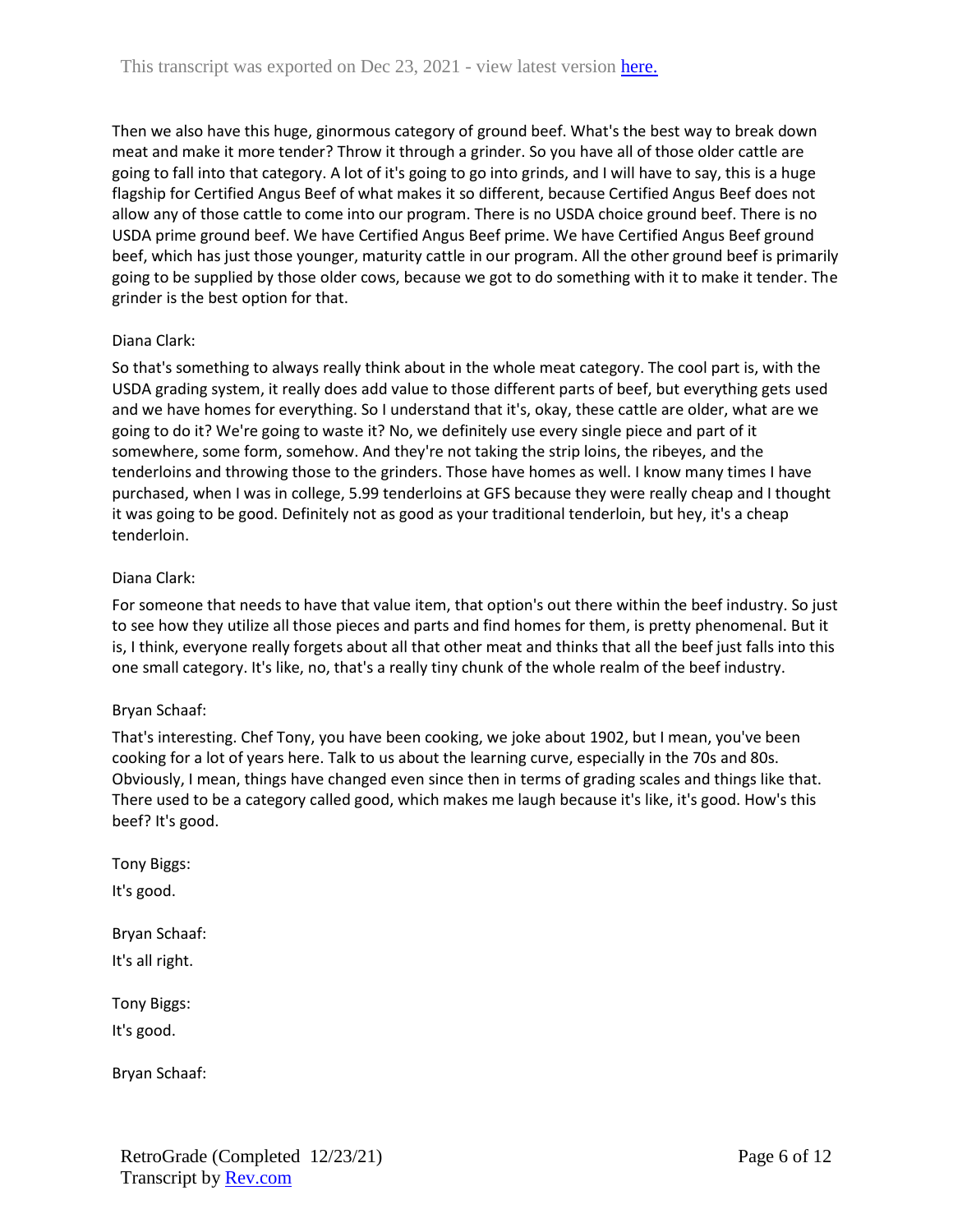But I mean, talk. I mean, if anything, the terms are a little confusing, I feel like can be a little misleading. I mean, obviously if you call something canner, maybe that one is not misleading, but select, choice, prime, that's a little confusing.

# Tony Biggs:

I think the first time I heard those words were at the Culinary Institute of America, and that was actually the first time I saw a whole carcass, or a side of beef, and I think it was more drilled into a chef's head or the future culinarian, more importantly prime, choice, and select. Yeah, we talked about standard commercial grades and canner and the rest of the five, but those were the ones that were like, okay, hey, this is prime beef. Why is it prime? It has more marbling, it's abundant. It has amount of fat. This is good for roast, steaks. Excellent for dry heat cooking, such as broiling, roasting, and grilling. This is the type of beef you want to sell into your restaurants.

# Tony Biggs:

But you're going to pay a little bit more for the prime. So we were also food costs conscientious as well, because, let's face it, you have to make a profit where you can. So in some cases in my career I've had functions or events where I just can't afford prime. So what would I go to? I would go maybe to a choice. A choice is just as good. It's high quality beef. It's really high quality. But let's face it, it has less marbling than a prime piece, and you're going to pay a cheaper price for that.

### Tony Biggs:

So if you, back in the 70s, I hate to say this, but if you wanted a \$10 steak dinner, yes, I would probably go with my choice cut. And then if I wanted to really run really great specials, I would probably go with a select. It's much leaner. And I've seen select on menus, which people now are more fat conscientious on their diets, so they're going with a little bit more leaner meats. I would say they're probably using a select.

### Tony Biggs:

For me, I like prime or choice, but if you want something a little bit leaner with less fat, then of course they would serve select. In the industry, the select would probably be more affordable. Depends on what kind of restaurant or outlet you have. But yeah, I would say basically the prime, choice, and select were really the forefathers of our thinking and what we're preparing.

### Bryan Schaaf:

Excellent. You know, it's funny, it wasn't all that long ago that really the standard for beef in grocery stores and restaurants, that select was the standard, and then if you wanted a really rocking eating experience, there was USDA choice, and then these mythical unicorns of prime. You didn't see prime very often. That was probably 20-ish years ago, as reason as that. But you look at what's happening today and it's almost like the expectation is choice, and then it's like, we could kick it up to prime. And there's more of that, there's less select beef out there.

### Bryan Schaaf:

Truly, there's no other reason for that other than farmers everywhere are feeding cattle with a better understanding of, I want them to fall into these higher echelons of the grading scale.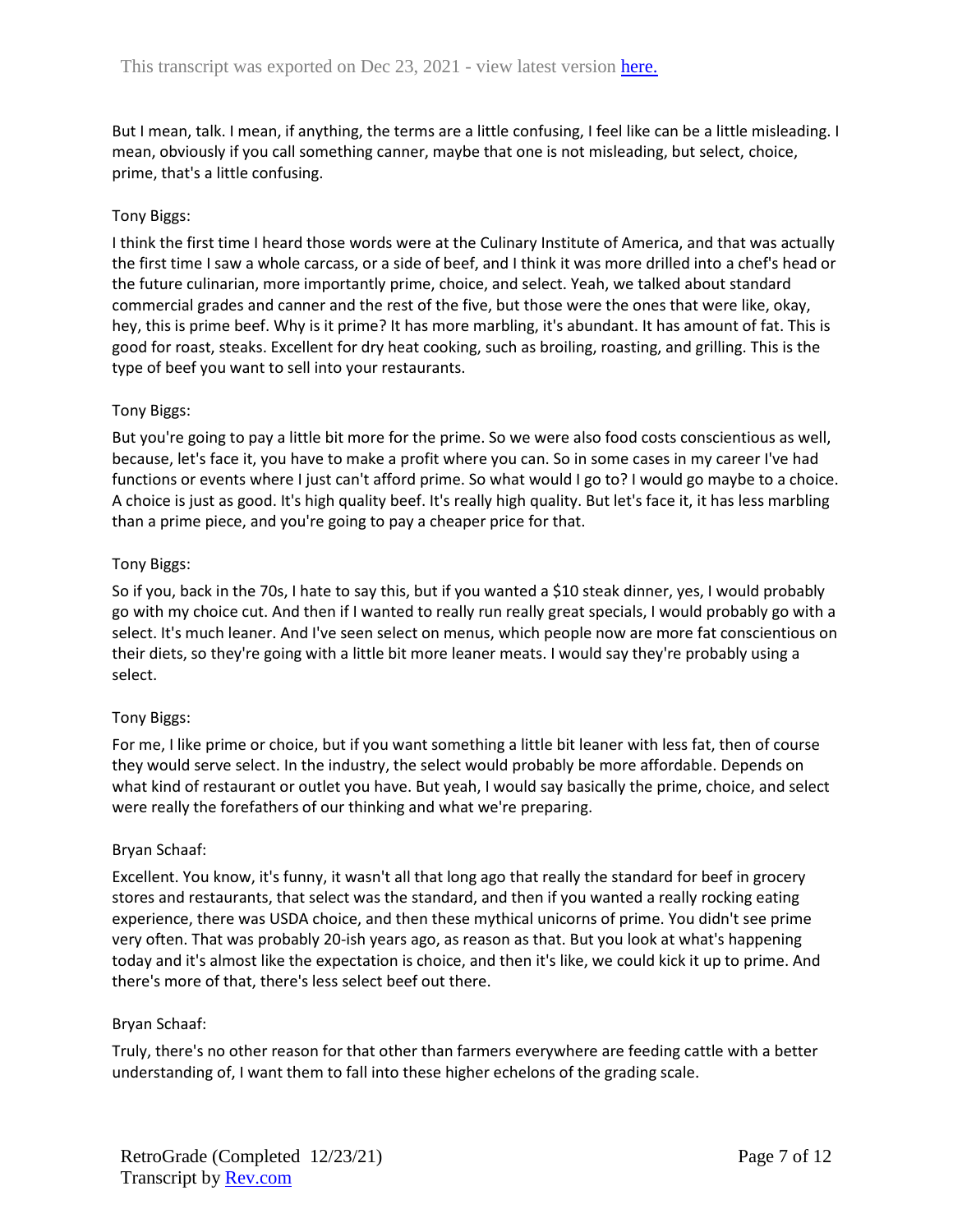But in terms of what's going through the packing plant... And I know we've all been through them. I'm always amazed at how much select beef is still going through packing plants, because you can stand behind the USDA graders and see these things as they're coming across. But Diana, if you could talk to us about what is physically happening in that packing plant during the grading process.

### Bryan Schaaf:

I mean, not everybody gets to go through a large scale beef packing plant. It's a pretty interesting process. It's an impressive display of efficiency, but also inaccuracy too.

### Diana Clark:

It's kind of incredible. One of the first times that I've had the ability to really appreciate our USDA graders is I was doing a meat judging contest. So we actually will bring in students from all over the nation, and I was one of the judges, one of the officials. So we set up the contests and we were at a beef packing plant facility on a normal operating day, and I was in charge of pulling carcasses off the line that I thought would be good for quality grading and a beef class. So my goal is to try to get a wide variety of things, that's my goal as I stand there.

### Diana Clark:

All I had to do was put a tag in it, that's all I had to do, was put a tag in it. Oh my goodness, that was the fastest 20 minutes that had ever flown by and I was sweating profusely after it, because I didn't know if I got the right ones or where I was at or what I was doing. These things were just flying by me. And I was at a plant that isn't even as high speed as some other plants.

### Diana Clark:

I really give that USDA grader, a lot of credit. As these sides of these are coming down the line, they have five to eight seconds to look at it and they have to tell us that marbling, maturity, for USDA choice, select, whatever. But then you think about programs, Certified Angus Beef, they have to look at all of our other specifications as well to see if it qualifies or not. So they're looking at your hump height, they're looking at the actual amount of fat, the size of the ribeye, the type of marbling. And they're doing this all very quickly, which is phenomenal.

### Diana Clark:

Now you've alluded to the camera grading that's been introduced as well, and they can actually utilize that within this process. So typically you have someone from the plant that is standing a little bit up chain from that USDA grader. So you'll have someone first rib the carcass, it pops open, it's going to take some time to go through, about 15 minutes to get to that person who's going to take a picture that way it can bloom and you can see all the beautiful colors, you can see that marbling. They'll snap a photo of it. That picture actually is able to tell us the percentage of marbling in there and give us a overall quality grading score the size of the ribeye, the thickness of the fat.

### Diana Clark:

That USDA grader is standing close enough to that camera where they can see what that official score was, and they can utilize that to their advantage. And they can say, "I'm going to agree with the camera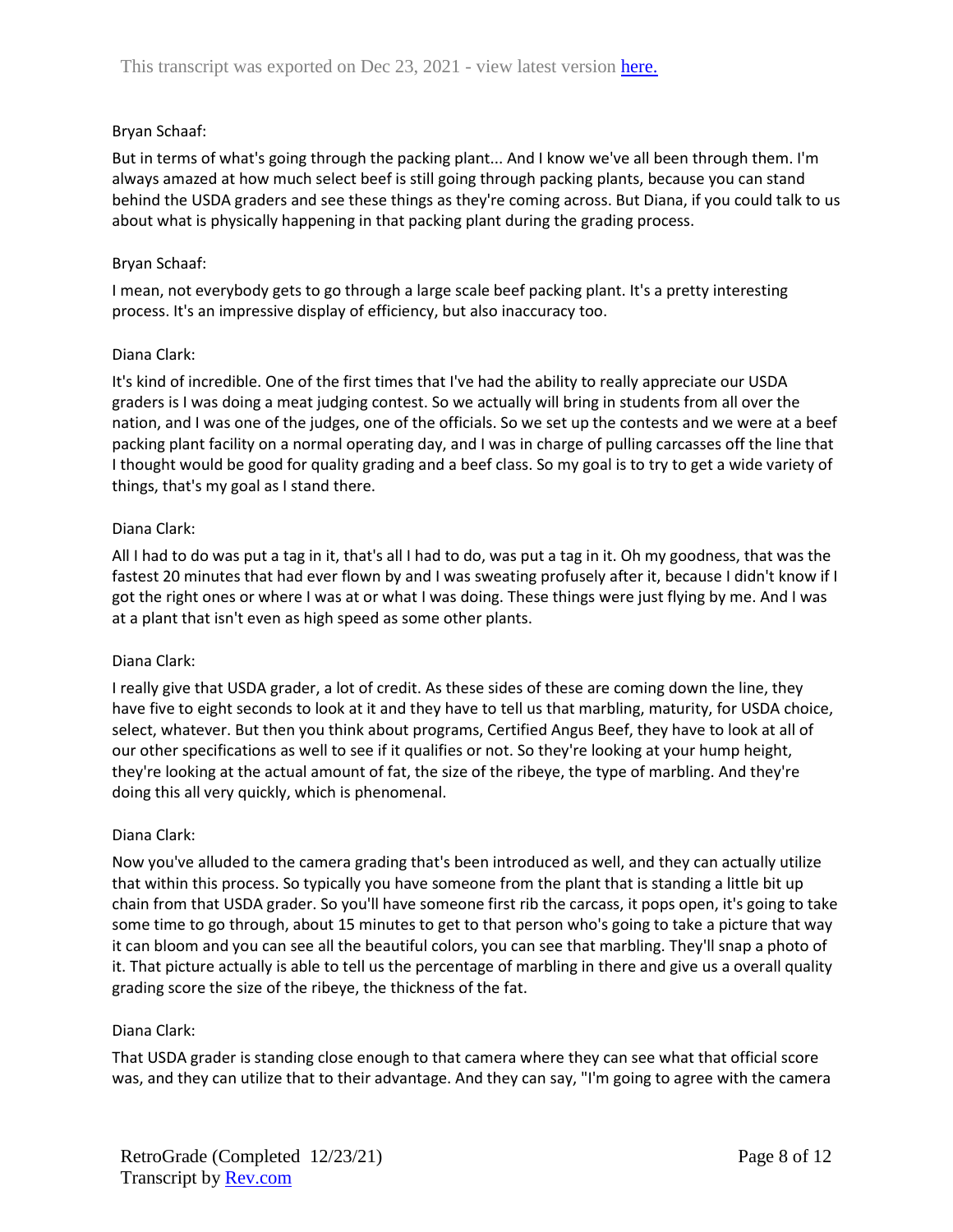on that one. I think it falls somewhere in between here." Or they can say, "No, no, no, that camera did not take the right picture. They picked up too much fat here. I'm going to call it this instead."

### Diana Clark:

So they really will be able to evaluate the animal in time, and it's kind of amazing. I mean, when you do stuff over and over again every single day, you get pretty dang good at what you do. So for a USDA grader to look at ribeye and say, "Yeah, that's about 12 square inches," they're pretty spot on. It's kind of amazing, actually, how close they are when they get to that.

#### Diana Clark:

But essentially after that, that animal will then be railed off and it can go into separate areas based on what that USDA grader called it, so that way we can have separate rails to be from there. And it is a fairly quick process before that carcass is out the door after that.

### Bryan Schaaf:

Excellent. Well said. One of the things that jumped out at me, it kind of made me laugh, because beef packers are a real necessity to obviously feeding the world. But a lot of times they tend to move very slowly. Not in terms of how they produce things, but in terms of changing things. Because if you've ever been through a beef packing plant, I mean, the engineering, the different shoots, the way things [inaudible 00:22:00] that if they are going to change their procedure, it is a major ordeal. It's why things like getting them to fabricate the flat iron steak, it was such an accomplishment, because, I mean, they had to really change how they do things. And there's a lot of moving parts and a lot of people involved in this.

### Bryan Schaaf:

But it made me laugh. In 1927, during the public comments portion, the major beef packers were opposed to grading in general and they actually said it was an unworkable program. Which if you spend some time, you explore the history of Certified Angus Beef, that was also termed an unworkable program. History repeats itself. 40, 42, 43 years ago, we're still here in and thriving as well.

### Bryan Schaaf:

But where I was going with that was, the beef packers, one of the things that was touted as doing was grading, was it shifted the tide. There were major packers in the country, and they thought by allowing the small guys to have USDA graders as well, it was this great leveling of the playing field and that it decentralized.

#### Bryan Schaaf:

Now, of course, through economics and things like that, where it's gone the way of there are major packers, but there are also small guys as well. There's a lot of talk about the big four packers. Who, again, never to throw them under the bus, they are necessary to feeding the world, but there's a lot of small regional guys as well.

Bryan Schaaf: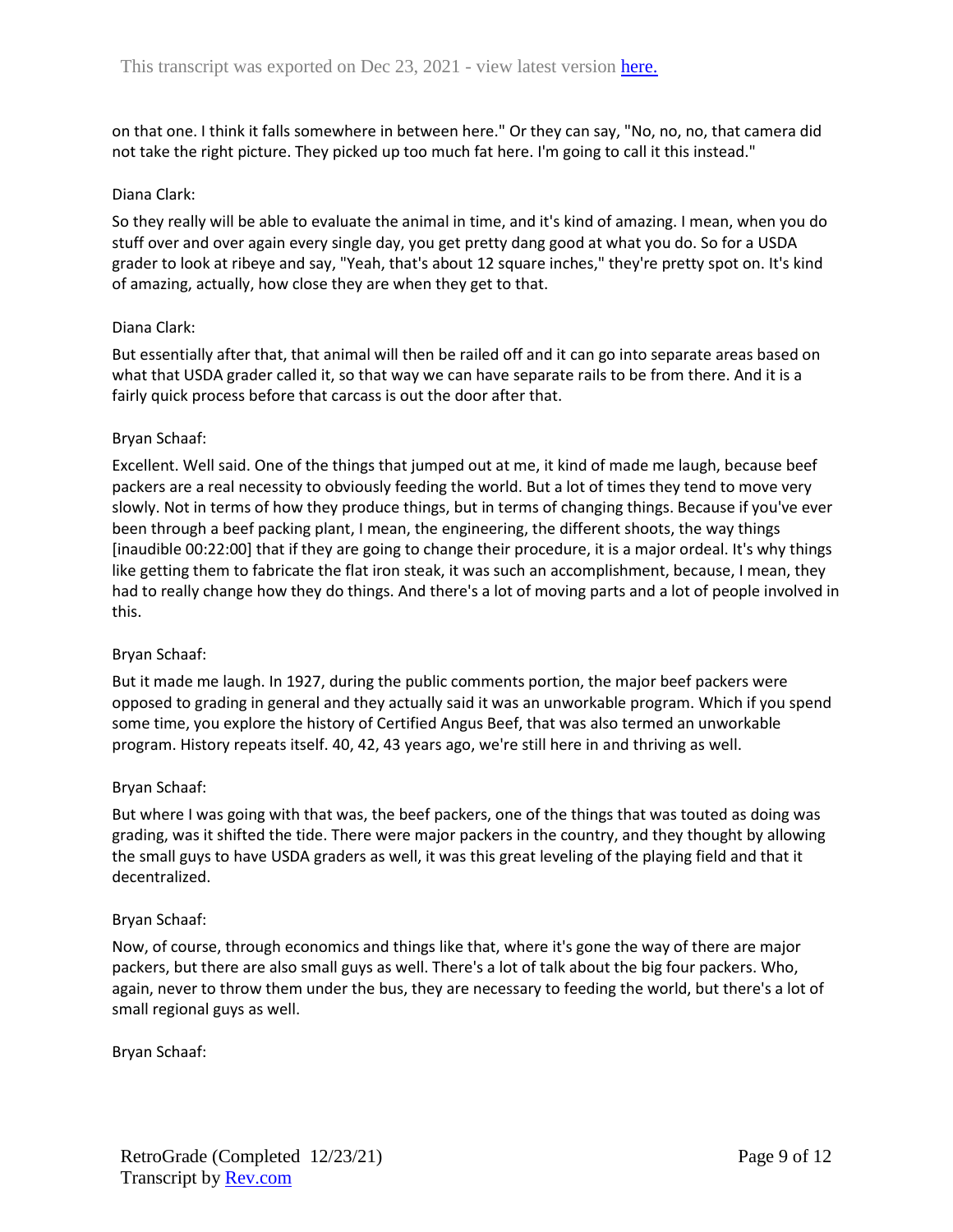One of the ones that's near and dear to our hearts is Bob Boliantz, E R Boliantz Packing Ashland, Ohio. The motherland. They have a USDA grader. In these big plants, USDA graders are in their every second that beef is being produced. The small guys, not necessarily that way. Can you talk about that?

### Diana Clark:

Lane is the USDA grader for Boliantz. He actually comes once a week and goes in and grades our cattle. He does everything with pen and paper, writes it all down. If we need that information, he will have it. And he has a regional area that he represents, and he doesn't just do beef. So he is a USDA grader. When I worked at the veal packing plant, he actually came in there, and that is beef, technically, but he graded the veal, completely different grading system than our beef fed cattle. Then you could also stop in and do lamb. So it depends on what is needed within that area for that grader to move around.

### Diana Clark:

But like you said, it's kind of neat because I think these small places are... How before that by having the USDA grades that made them very popular and started to take away from these national houses, but then these national houses became big again, and primarily because running a packing plant is expensive and it's not easy. It is actually very, very hard work. So finding people to do it is hard to do. Finding the resources to run it are hard to do. So unless like Boliantz, Boliantz has had history of this making, of being able to build and continue, and I mean, Bob's adjusted his program tremendously since he's been around, but this has been a family passed down generation operation there.

### Diana Clark:

Trying to start that up is really challenging, but like you said, we have big guys and little guys for a reason. We can operate and support different parts of the country, but more importantly, the United States supports the world in terms of beef consumption, which is just a powerful protein that really helps people grow and gives them their nutrition. I mean, as we head in the new year, people want to watch what they're eating. I mean, beef is where it's at in all shapes and forms. They really should focus in on that protein category.

### Diana Clark:

But that's the beauty behind our industry. I feel like we have those big and little guys that are in there, and the USDA graders are able to support all of them, depending on what they need.

### Diana Clark:

You think of your large scale USDA graders, they'll actually rotate out quite a bit, so they're not sit in the plants all the time, to give them some of that perspective. And, on top of that, all of graders are actually audited to make sure that they're providing correct and proper information. So you don't have this grader that's just giving all prime because he's getting paid under the table by so-and-so. No, they're checked to make sure that they are operating appropriately and correctly. So it's kind of cool to see the system working right.

### Bryan Schaaf:

It's kind of cool the way that it's set up, in that you've got your big packers, you've got your small packers, and you've also got your regional guys. I always think of guys like Greater Omaha Packing or [Demcoda 00:26:46], those sort of midscale guys who are producing high quality. But that grading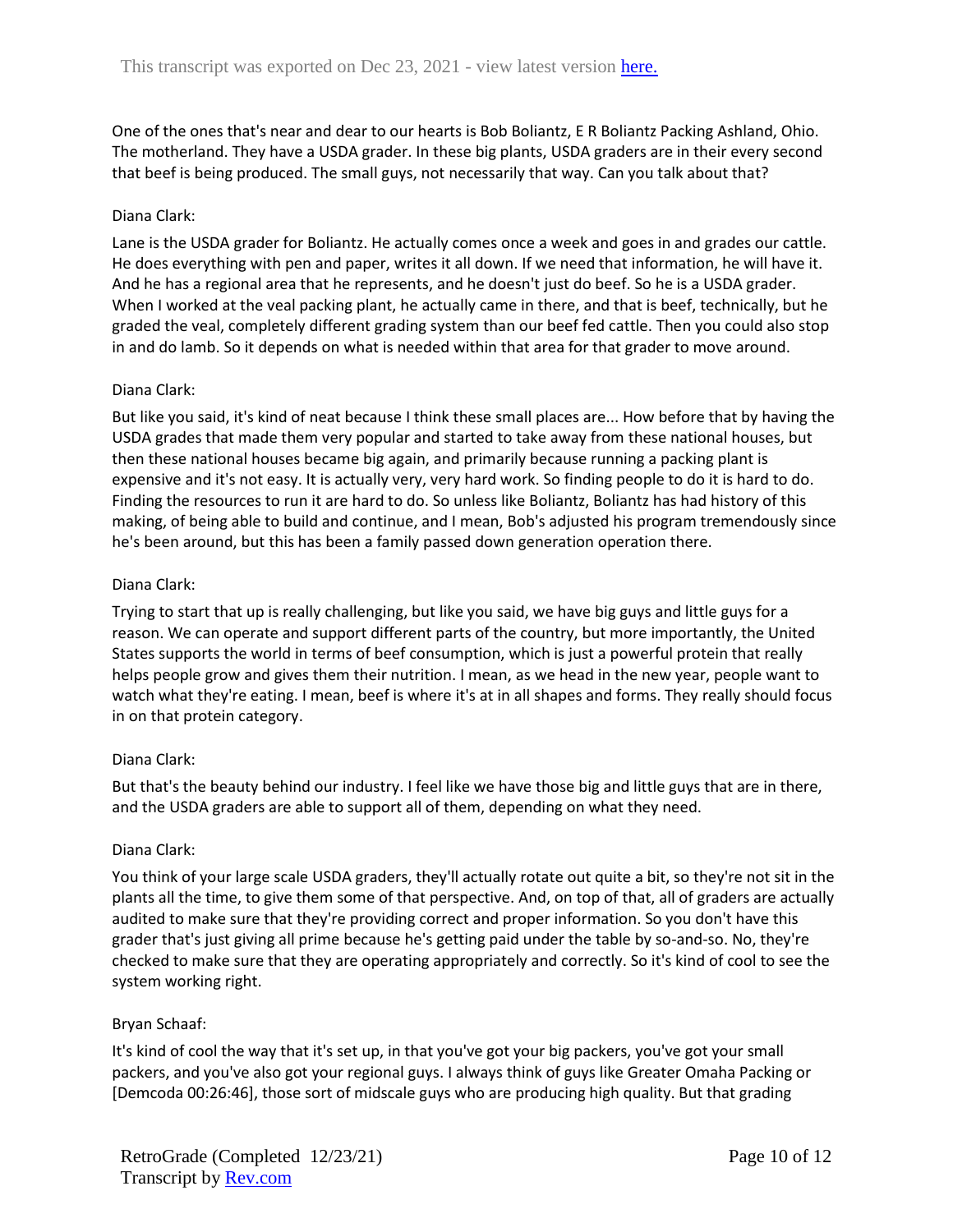standard doesn't change from plant to plant, so whether it comes from E R Boliantz, where that animal was fabricated by four butchers with knives, or whether it was done on a rail at Tyson Sioux Falls, who's pushing thousands of carcasses a day, the grading is the same.

### Bryan Schaaf:

Now what I have noticed is different plants will produce different amounts of prime, different amounts of choice, different amounts of select, but that has more to do with the region they are in the country and the cattle coming in.

### Diana Clark:

Yes, for sure. You're going to have people that do procurement, is what it's called, of going out and selecting those cattle. And they'll select them not only on... They'll try to say, oh yeah, we want to make sure that we get USDA prime. We get USDA choice. But some plants actually might operate and say, we have customers that want to purchase this lower quality meat, so we know we need to buy these cattle here to come in and grade. And so they have... It's actually incredible to think about how futuristic these people need to be when it comes to purchasing the cattle to then be processed and sold. It's unbelievable and I can't even fathom having that job. I probably would be so nervous doing anything every single day. But that's just what they do. They think about the needs of the people down the line and they try to buy based off of past trends and current trends and all that. So it's kind of incredible to see.

# Bryan Schaaf:

Excellent. All right, before we let you guys go, because I actually think you guys have a meeting going on now that I'm keeping you away from. Oh, well.

Diana Clark: That's all right.

# Bryan Schaaf:

Certified Angus Beef, obviously we're never going to hide it. We're biased. We work for Certified Angus Beef, and it exists. When people say, "What is Certified Angus Beef?" and some people say, "Well, it's a brand," which, I guess, technically it is a brand, but truly it's a quality grade just like prime, choice, select. I mean, we live on that grading scale. Talk about that though, because just like commercial cattle that are assessed on marbling score and age, Certified Angus Beef is as well, right?

# Diana Clark:

Yeah, it's looked at the exact same way. So you're going to get plugged in. I mean that USDA grader, he's not going to look at it any differently, he's just going to look at a few more parameters to make sure that it falls into the brand. And if it makes it, it makes it, and if it doesn't, it doesn't. Which it's good and bad at the same time, because sometimes we might have a lower supply because of it. However, that's also why we work with a bunch of different packing partners to keep our supply going. So by having more packing partners across the country, we're able to maintain that steady supply of Certified Angus Beef and maintain some price competitiveness as well, because not all of our eggs are in one basket at one packer, so they can adjust things and have some competition across the board. So that is the beauty of Certified Angus Beef for sure.